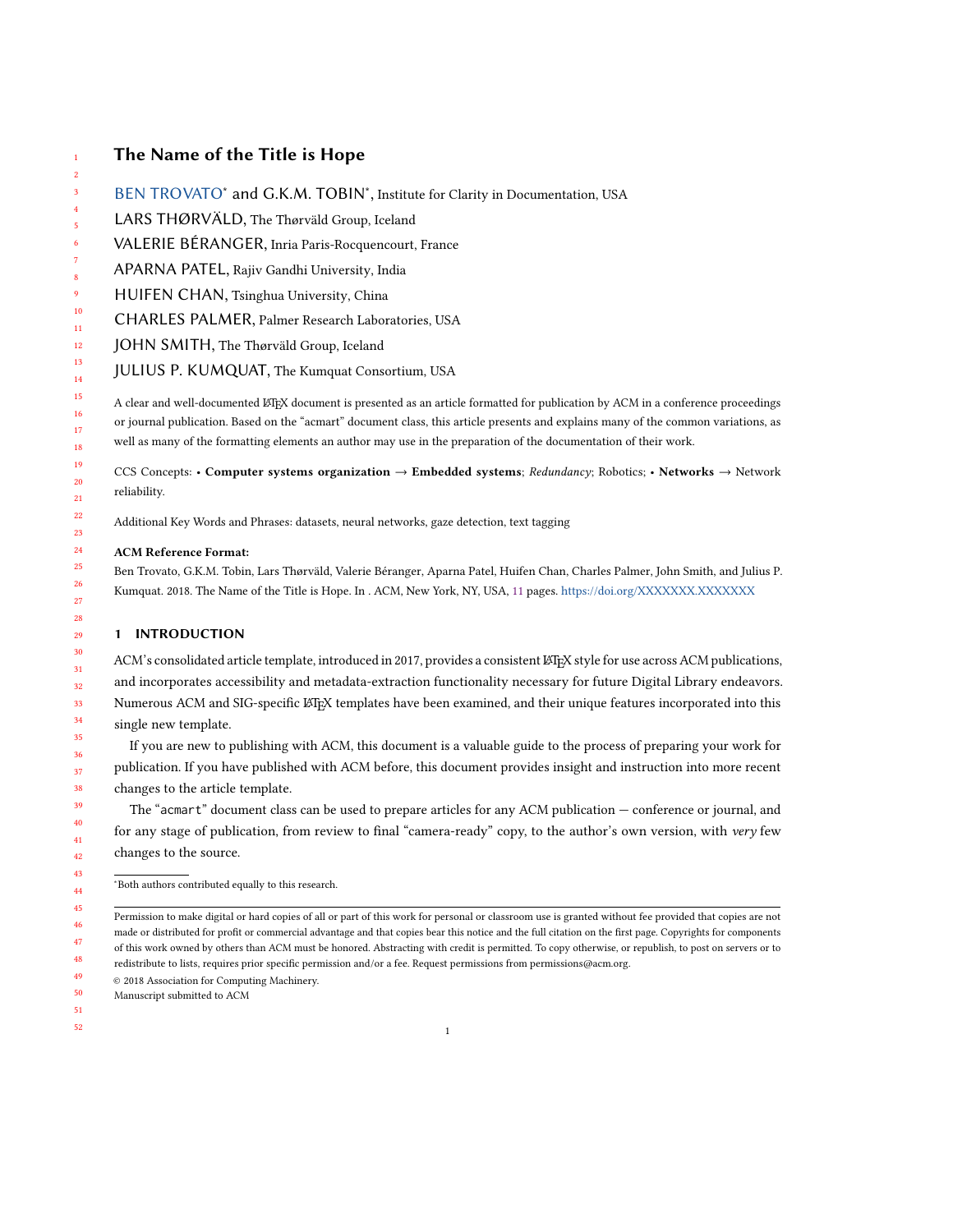#### 2 TEMPLATE OVERVIEW

As noted in the introduction, the "acmart" document class can be used to prepare many different kinds of documentation — a double-blind initial submission of a full-length technical paper, a two-page SIGGRAPH Emerging Technologies abstract, a "camera-ready" journal article, a SIGCHI Extended Abstract, and more — all by selecting the appropriate template style and template parameters.

This document will explain the major features of the document class. For further information, the LATEX User's Guide is available from [https://www.acm.org/publications/proceedings-template.](https://www.acm.org/publications/proceedings-template)

# 2.1 Template Styles

The primary parameter given to the "acmart" document class is the template style which corresponds to the kind of publication or SIG publishing the work. This parameter is enclosed in square brackets and is a part of the documentclass command:

```
\documentclass[STYLE]{acmart}
```
Journals use one of three template styles. All but three ACM journals use the acmsmall template style:

- acmsmall: The default journal template style.
- acmlarge: Used by JOCCH and TAP.
- acmtog: Used by TOG.

The majority of conference proceedings documentation will use the acmconf template style.

- acmconf: The default proceedings template style.
- sigchi: Used for SIGCHI conference articles.
- sigchi-a: Used for SIGCHI "Extended Abstract" articles.
- sigplan: Used for SIGPLAN conference articles.

## 2.2 Template Parameters

In addition to specifying the *template style* to be used in formatting your work, there are a number of *template parameters* which modify some part of the applied template style. A complete list of these parameters can be found in the  $\cancel{ETPX}$ User's Guide.

Frequently-used parameters, or combinations of parameters, include:

• anonymous,review: Suitable for a "double-blind" conference submission. Anonymizes the work and includes line numbers. Use with the \acmSubmissionID command to print the submission's unique ID on each page of the work.

- authorversion: Produces a version of the work suitable for posting by the author.
- screen: Produces colored hyperlinks.

This document uses the following string as the first command in the source file:

```
\documentclass[manuscript,screen,review]{acmart}
```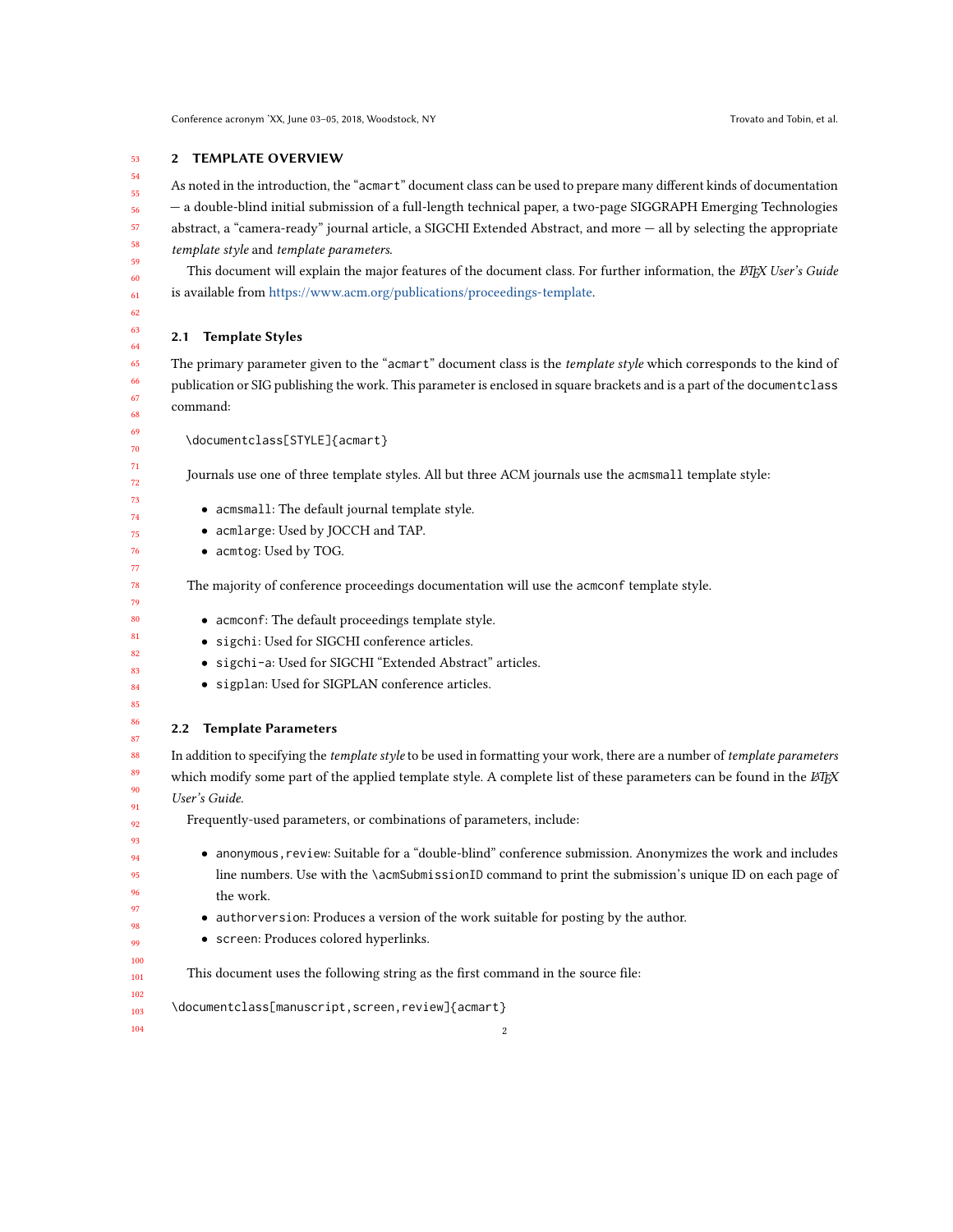#### 3 MODIFICATIONS

Modifying the template — including but not limited to: adjusting margins, typeface sizes, line spacing, paragraph and list definitions, and the use of the \vspace command to manually adjust the vertical spacing between elements of your work — is not allowed.

Your document will be returned to you for revision if modifications are discovered.

## 4 TYPEFACES

The "acmart" document class requires the use of the "Libertine" typeface family. Your TFX installation should include this set of packages. Please do not substitute other typefaces. The "lmodern" and "ltimes" packages should not be used, as they will override the built-in typeface families.

### 5 TITLE INFORMATION

The title of your work should use capital letters appropriately - <https://capitalizemytitle.com/> has useful rules for capitalization. Use the title command to define the title of your work. If your work has a subtitle, define it with the subtitle command. Do not insert line breaks in your title.

If your title is lengthy, you must define a short version to be used in the page headers, to prevent overlapping text. The title command has a "short title" parameter:

\title[short title]{full title}

## 6 AUTHORS AND AFFILIATIONS

Each author must be defined separately for accurate metadata identification. Multiple authors may share one affiliation. Authors' names should not be abbreviated; use full first names wherever possible. Include authors' e-mail addresses whenever possible.

Grouping authors' names or e-mail addresses, or providing an "e-mail alias," as shown below, is not acceptable:

\author{Brooke Aster, David Mehldau}

\email{dave,judy,steve@university.edu}

\email{firstname.lastname@phillips.org}

The authornote and authornotemark commands allow a note to apply to multiple authors — for example, if the first two authors of an article contributed equally to the work.

If your author list is lengthy, you must define a shortened version of the list of authors to be used in the page headers, to prevent overlapping text. The following command should be placed just after the last \author{} definition:

\renewcommand{\shortauthors}{McCartney, et al.}

Omitting this command will force the use of a concatenated list of all of the authors' names, which may result in overlapping text in the page headers.

The article template's documentation, available at [https://www.acm.org/publications/proceedings-template,](https://www.acm.org/publications/proceedings-template) has a complete explanation of these commands and tips for their effective use.

Note that authors' addresses are mandatory for journal articles.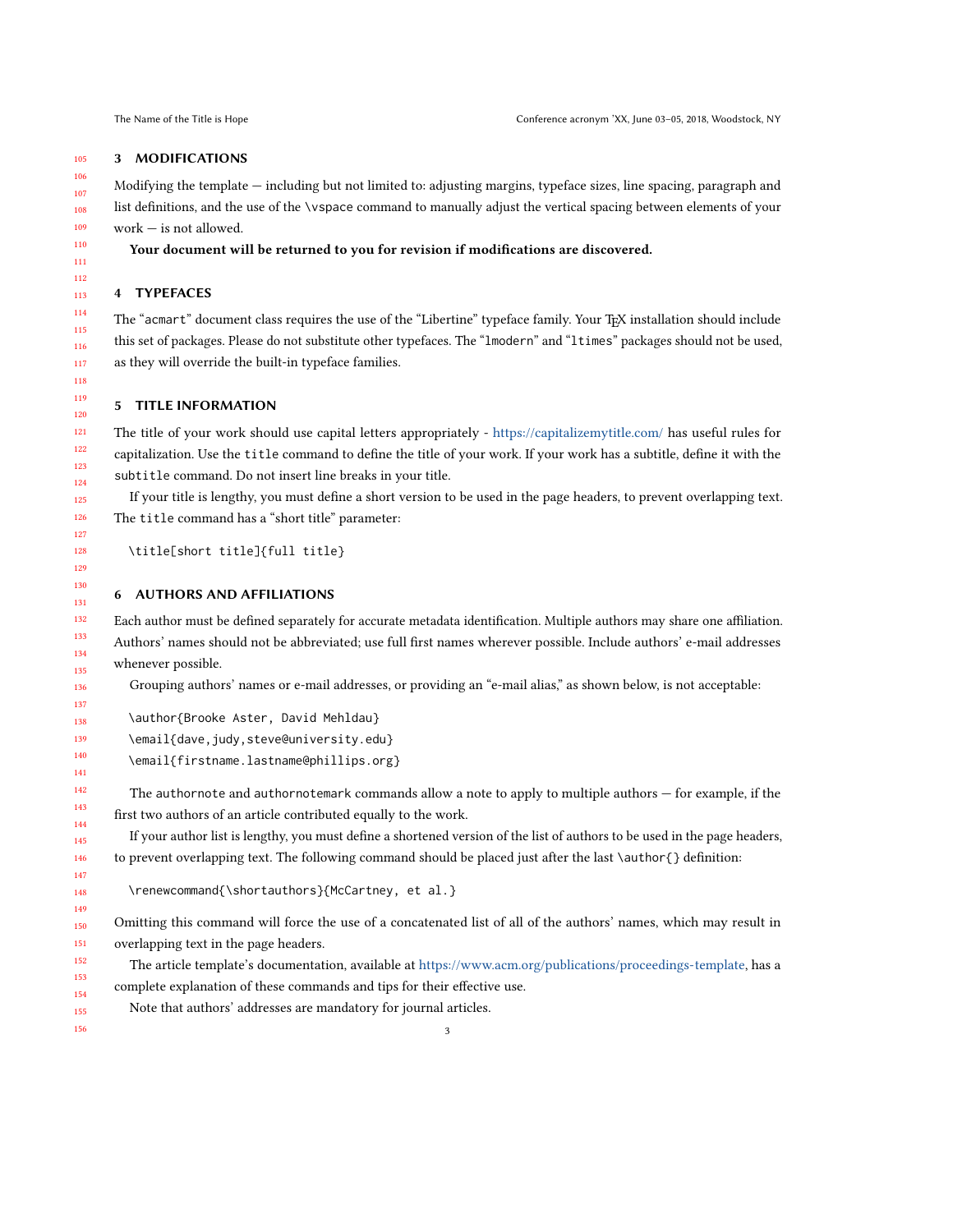#### 157 7 RIGHTS INFORMATION

158 159 160 161 Authors of any work published by ACM will need to complete a rights form. Depending on the kind of work, and the rights management choice made by the author, this may be copyright transfer, permission, license, or an OA (open access) agreement.

Regardless of the rights management choice, the author will receive a copy of the completed rights form once it has been submitted. This form contains LATEX commands that must be copied into the source document. When the document source is compiled, these commands and their parameters add formatted text to several areas of the final document:

- the "ACM Reference Format" text on the first page.
- the "rights management" text on the first page.
- the conference information in the page header(s).

Rights information is unique to the work; if you are preparing several works for an event, make sure to use the correct set of commands with each of the works.

The ACM Reference Format text is required for all articles over one page in length, and is optional for one-page articles (abstracts).

## 8 CCS CONCEPTS AND USER-DEFINED KEYWORDS

Two elements of the "acmart" document class provide powerful taxonomic tools for you to help readers find your work in an online search.

The ACM Computing Classification System — <https://www.acm.org/publications/class-2012> — is a set of classifiers and concepts that describe the computing discipline. Authors can select entries from this classification system, via [https://dl.acm.org/ccs/ccs.cfm,](https://dl.acm.org/ccs/ccs.cfm) and generate the commands to be included in the LATEX source.

User-defined keywords are a comma-separated list of words and phrases of the authors' choosing, providing a more flexible way of describing the research being presented.

CCS concepts and user-defined keywords are required for for all articles over two pages in length, and are optional for one- and two-page articles (or abstracts).

## 9 SECTIONING COMMANDS

Your work should use standard LATEX sectioning commands: section, subsection, subsubsection, and paragraph. They should be numbered; do not remove the numbering from the commands.

Simulating a sectioning command by setting the first word or words of a paragraph in boldface or italicized text is not allowed.

203

208

## 10 TABLES

201 202 The "acmart" document class includes the "booktabs" package — <https://ctan.org/pkg/booktabs> — for preparing high-quality tables.

Table captions are placed above the table.

204 205 206 207 Because tables cannot be split across pages, the best placement for them is typically the top of the page nearest their initial cite. To ensure this proper "floating" placement of tables, use the environment **table** to enclose the table's contents and the table caption. The contents of the table itself must go in the tabular environment, to be aligned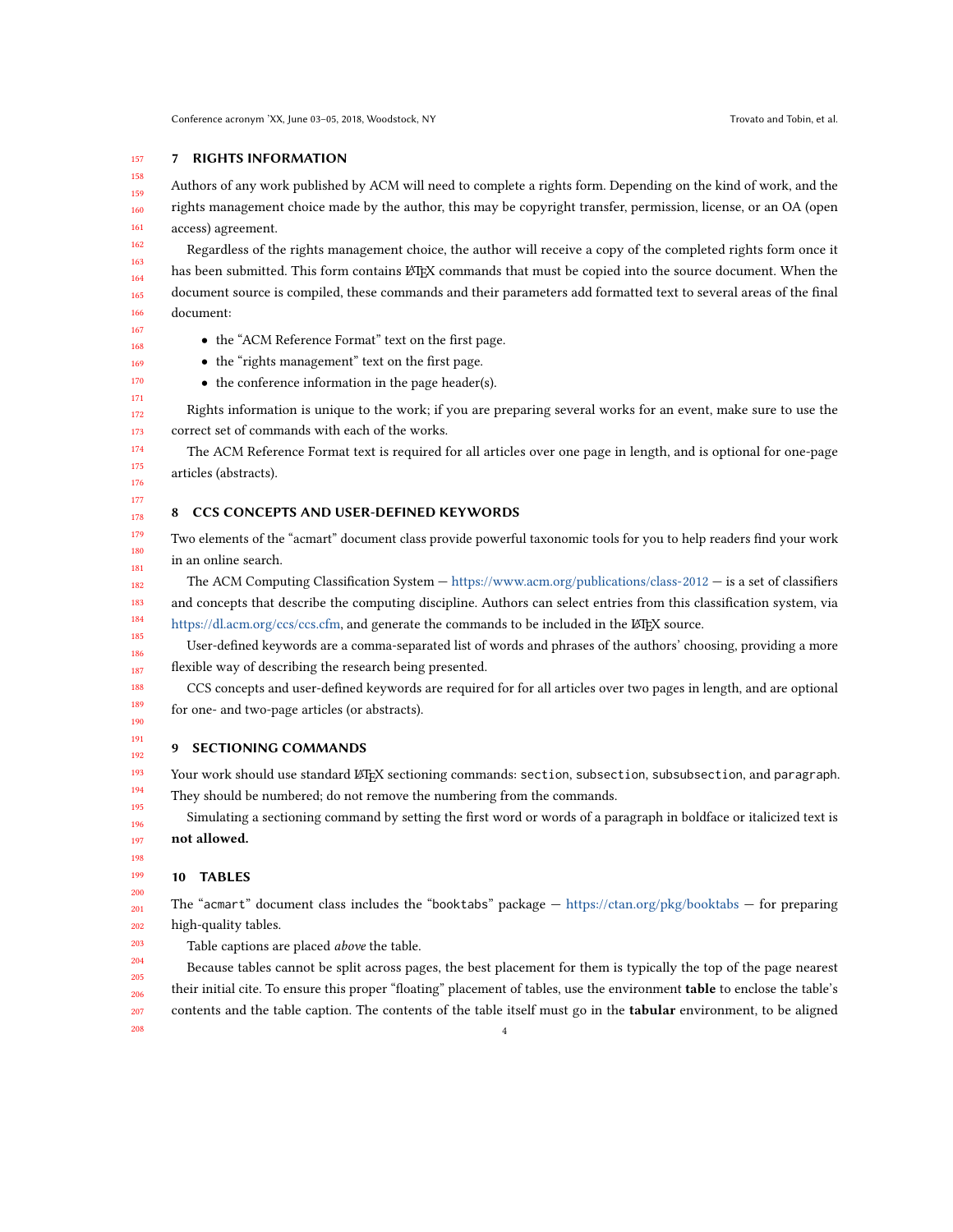<span id="page-4-1"></span><span id="page-4-0"></span>

| Non-English or Math | Frequency   | Comments          |
|---------------------|-------------|-------------------|
| Ø                   | 1 in 1,000  | For Swedish names |
| π                   | $1$ in $5$  | Common in math    |
| \$                  | $4$ in $5$  | Used in business  |
| $\Psi^2$            | 1 in 40,000 | Unexplained usage |

Table 1. Frequency of Special Characters

| properly in rows and columns, with the desired horizontal and vertical rules. Again, detailed instructions on tabular |  |
|-----------------------------------------------------------------------------------------------------------------------|--|
| material are found in the <i>LAT<sub>E</sub>X</i> User's Guide.                                                       |  |

\author 100 Author \table 300 For tables \table\* 400 For wider tables

Immediately following this sentence is the point at which Table [1](#page-4-0) is included in the input file; compare the placement of the table here with the table in the printed output of this document.

To set a wider table, which takes up the whole width of the page's live area, use the environment **table**<sup>\*</sup> to enclose the table's contents and the table caption. As with a single-column table, this wide table will "float" to a location deemed more desirable. Immediately following this sentence is the point at which Table [2](#page-4-1) is included in the input file; again, it is instructive to compare the placement of the table here with the table in the printed output of this document.

Always use midrule to separate table header rows from data rows, and use it only for this purpose. This enables assistive technologies to recognise table headers and support their users in navigating tables more easily.

## 11 MATH EQUATIONS

You may want to display math equations in three distinct styles: inline, numbered or non-numbered display. Each of the three are discussed in the next sections.

## 11.1 Inline (In-text) Equations

A formula that appears in the running text is called an inline or in-text formula. It is produced by the math environment, which can be invoked with the usual  $\begin{bmatrix} \begin{array}{c} \end{array} \end{bmatrix}$  and construction or with the short form \$ . . . \$. You can use any of the symbols and structures, from  $\alpha$  to  $\omega$ , available in LATEX [\[24\]](#page-9-0); this section will simply show a few examples of in-text equations in context. Notice how this equation:  $\lim_{n\to\infty} x = 0$ , set here in in-line math style, looks slightly different when set in display style. (See next section).

### 11.2 Display Equations

A numbered display equation—one set off by vertical space from the text and centered horizontally—is produced by the equation environment. An unnumbered display equation is produced by the displaymath environment.

Again, in either environment, you can use any of the symbols and structures available in ETEX; this section will just give a couple of examples of display equations in context. First, consider the equation, shown as an inline equation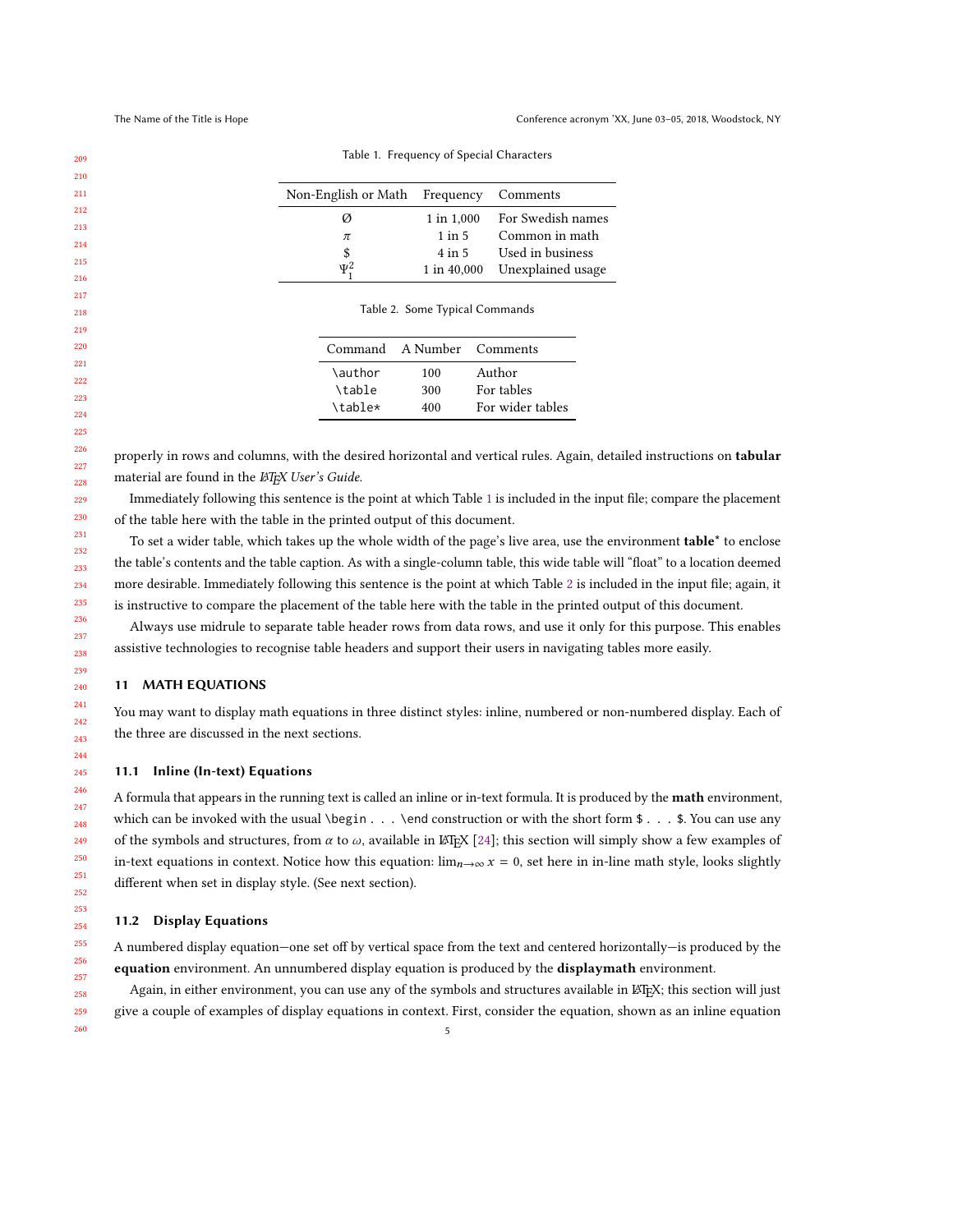Conference acronym 'XX, June 03-05, 2018, Woodstock, NY Trovato and Tobin, et al.

261 above:

262 263

$$
\lim_{n \to \infty} x = 0 \tag{1}
$$

264 Notice how it is formatted somewhat differently in the displaymath environment. Now, we'll enter an unnumbered equation:

> $\sum_{i=1}^{\infty}$  $\overline{i=0}$  $x + 1$

and follow it with another numbered equation:

$$
\sum_{i=0}^{\infty} x_i = \int_0^{\pi+2} f \tag{2}
$$

just to demonstrate LATEX's able handling of numbering.

## 12 FIGURES

The "figure" environment should be used for figures. One or more images can be placed within a figure. If your figure contains third-party material, you must clearly identify it as such, as shown in the example below.

Your figures should contain a caption which describes the figure to the reader.

Figure captions are placed below the figure.

Every figure should also have a figure description unless it is purely decorative. These descriptions convey what's in the image to someone who cannot see it. They are also used by search engine crawlers for indexing images, and when images cannot be loaded.

A figure description must be unformatted plain text less than 2000 characters long (including spaces). Figure descriptions should not repeat the figure caption – their purpose is to capture important information that is not already provided in the caption or the main text of the paper. For figures that convey important and complex new information, a short text description may not be adequate. More complex alternative descriptions can be placed in an appendix and referenced in a short figure description. For example, provide a data table capturing the information in a bar chart, or a structured list representing a graph. For additional information regarding how best to write figure descriptions and why doing this is so important, please see [https://www.acm.org/publications/taps/describing-figures/.](https://www.acm.org/publications/taps/describing-figures/)

295 296 297

## 12.1 The "Teaser Figure"

A "teaser figure" is an image, or set of images in one figure, that are placed after all author and affiliation information, and before the body of the article, spanning the page. If you wish to have such a figure in your article, place the command immediately before the \maketitle command:

6

```
\begin{teaserfigure}
```
\includegraphics[width=\textwidth]{sampleteaser}

\caption{figure caption}

```
\Description{figure description}
```
\end{teaserfigure}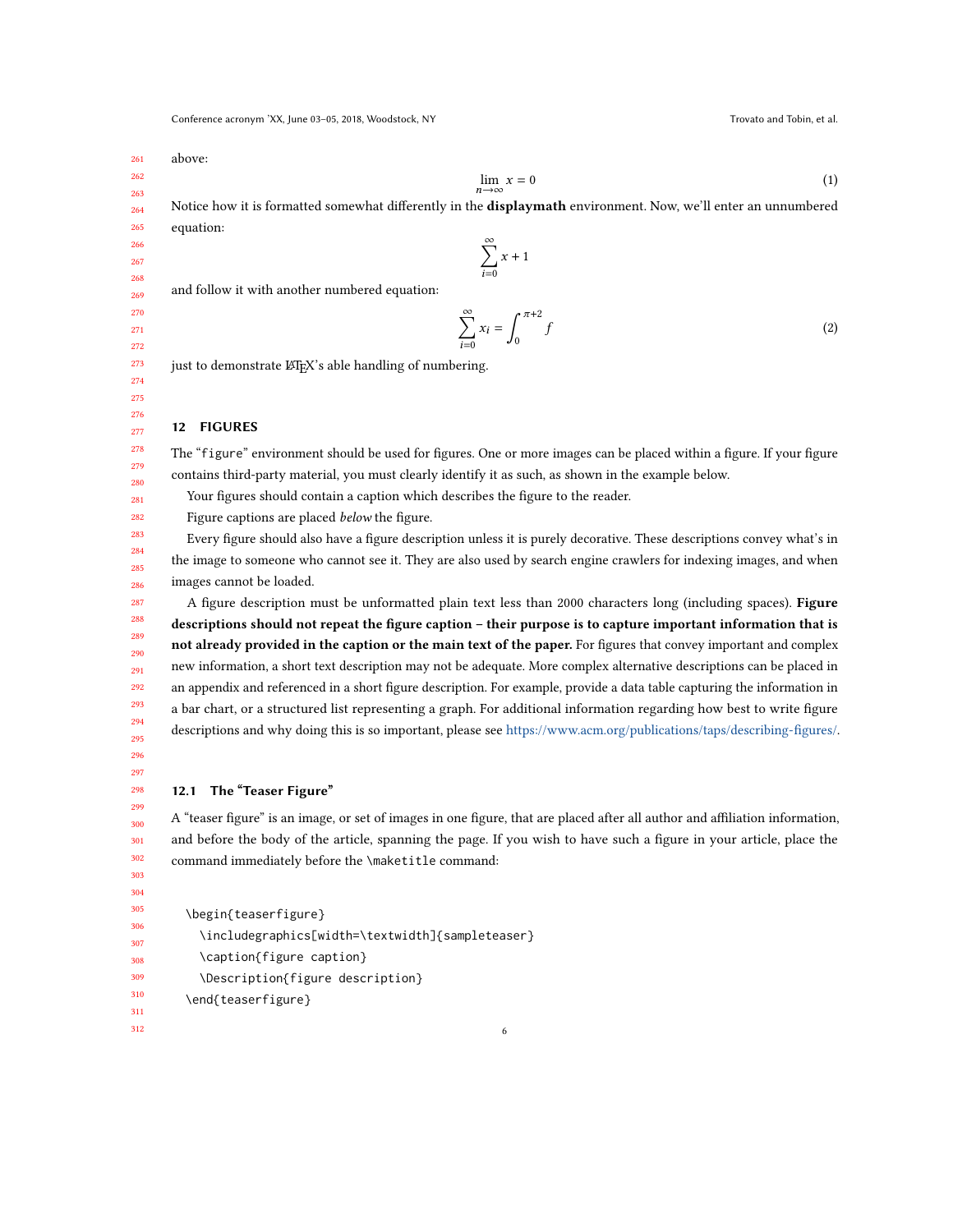

Fig. 1. 1907 Franklin Model D roadster. Photograph by Harris & Ewing, Inc. [Public domain], via Wikimedia Commons. ([https:](https://goo.gl/VLCRBB) [//goo.gl/VLCRBB](https://goo.gl/VLCRBB)).

## 13 CITATIONS AND BIBLIOGRAPHIES

The use of FRX for the preparation and formatting of one's references is strongly recommended. Authors' names should be complete — use full first names ("Donald E. Knuth") not initials ("D. E. Knuth") — and the salient identifying features of a reference should be included: title, year, volume, number, pages, article DOI, etc.

The bibliography is included in your source document with these two commands, placed just before the \end{document} command:

\bibliographystyle{ACM-Reference-Format} \bibliography{bibfile}

where "bibfile" is the name, without the ".bib" suffix, of the  $\mathbb{R}$ X file.

Citations and references are numbered by default. A small number of ACM publications have citations and references formatted in the "author year" style; for these exceptions, please include this command in the preamble (before the command "\begin{document}") of your LATEX source: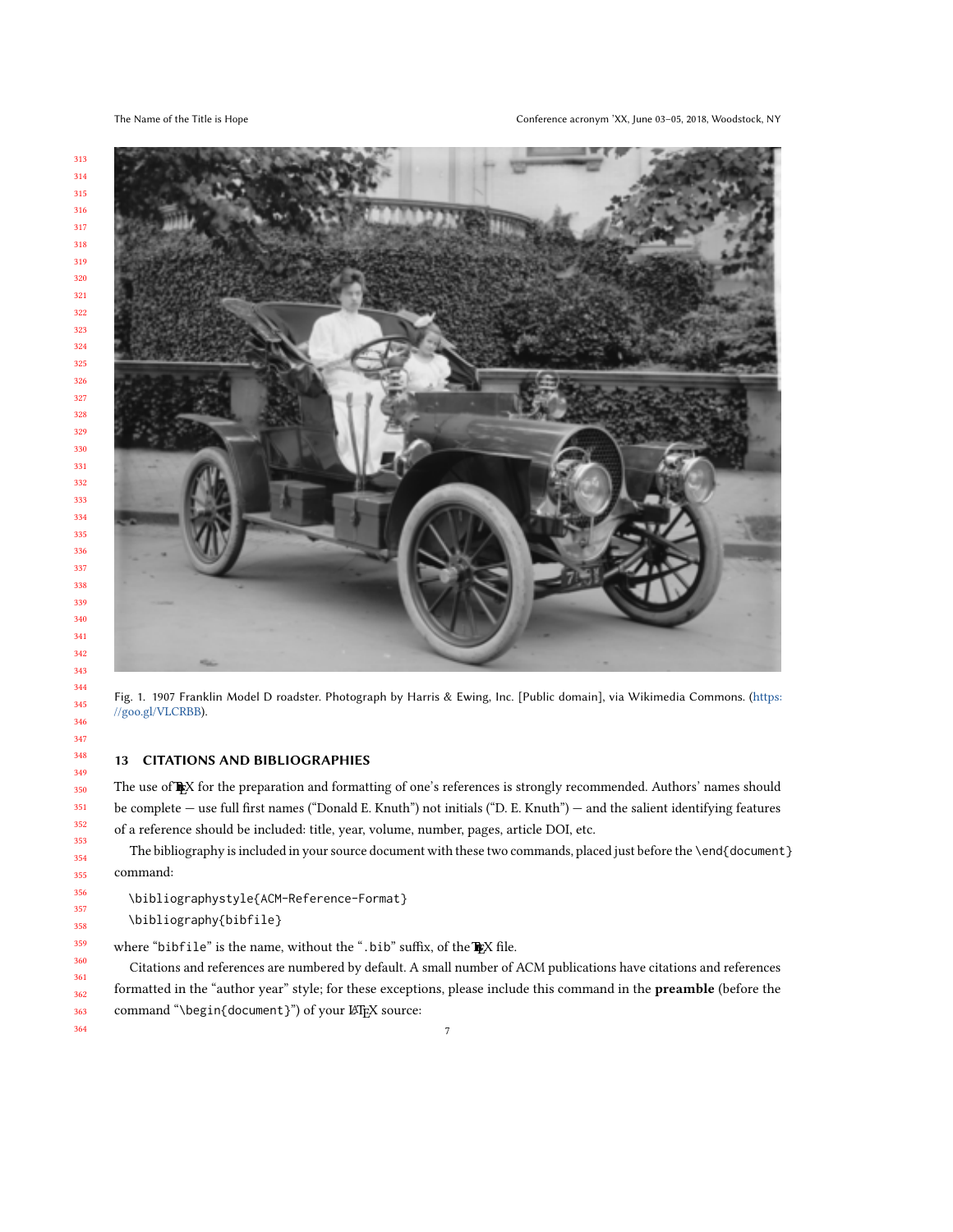#### 365 \citestyle{acmauthoryear}

366 367 368 369 370 371 372 373 374 375 376 377 378 379 380 381 Some examples. A paginated journal article [\[2\]](#page-8-0), an enumerated journal article [\[10\]](#page-8-1), a reference to an entire issue [\[9\]](#page-8-2), a monograph (whole book) [\[23\]](#page-9-1), a monograph/whole book in a series (see 2a in spec. document) [\[17\]](#page-9-2), a divisible-book such as an anthology or compilation [\[12\]](#page-8-3) followed by the same example, however we only output the series if the volume number is given [\[13\]](#page-8-4) (so Editor00a's series should NOT be present since it has no vol. no.), a chapter in a divisible book [\[35\]](#page-9-3), a chapter in a divisible book in a series [\[11\]](#page-8-5), a multi-volume work as book [\[22\]](#page-9-4), a couple of articles in a proceedings (of a conference, symposium, workshop for example) (paginated proceedings article) [\[3,](#page-8-6) [15\]](#page-9-5), a proceedings article with all possible elements [\[34\]](#page-9-6), an example of an enumerated proceedings article [\[14\]](#page-8-7), an informally published work [\[16\]](#page-9-7), a couple of preprints [\[6,](#page-8-8) [7\]](#page-8-9), a doctoral dissertation [\[8\]](#page-8-10), a master's thesis: [\[4\]](#page-8-11), an online document / world wide web resource [\[1,](#page-8-12) [28,](#page-9-8) [36\]](#page-9-9), a video game (Case 1) [\[27\]](#page-9-10) and (Case 2) [\[26\]](#page-9-11) and [\[25\]](#page-9-12) and (Case 3) a patent [\[33\]](#page-9-13), work accepted for publication [\[30\]](#page-9-14), 'YYYYb'-test for prolific author [\[31\]](#page-9-15) and [\[32\]](#page-9-16). Other cites might contain 'duplicate' DOI and URLs (some SIAM articles) [\[21\]](#page-9-17). Boris / Barbara Beeton: multi-volume works as books [\[19\]](#page-9-18) and [\[18\]](#page-9-19). A couple of citations with DOIs: [\[20,](#page-9-20) [21\]](#page-9-17). Online citations: [\[36–](#page-9-9)[38\]](#page-9-21). Artifacts: [\[29\]](#page-9-22) and [\[5\]](#page-8-13).

### 382 383 14 ACKNOWLEDGMENTS

384 Identification of funding sources and other support, and thanks to individuals and groups that assisted in the research and the preparation of the work should be included in an acknowledgment section, which is placed just before the reference section in your document.

This section has a special environment:

\begin{acks}

\end{acks}

...

so that the information contained therein can be more easily collected during the article metadata extraction phase, and to ensure consistency in the spelling of the section heading.

Authors should not prepare this section as a numbered or unnumbered \section; please use the "acks" environment.

## 15 APPENDICES

399 If your work needs an appendix, add it before the "\end{document}" command at the conclusion of your source document.

Start the appendix with the "appendix" command:

\appendix

and note that in the appendix, sections are lettered, not numbered. This document has two appendices, demonstrating the section and subsection identification method.

## 16 MULTI-LANGUAGE PAPERS

410 411 412 Papers may be written in languages other than English or include titles, subtitles, keywords and abstracts in different languages (as a rule, a paper in a language other than English should include an English title and an English abstract). Use language=... for every language used in the paper. The last language indicated is the main language of the paper.

413 414 For example, a French paper with additional titles and abstracts in English and German may start with the following

8

415 command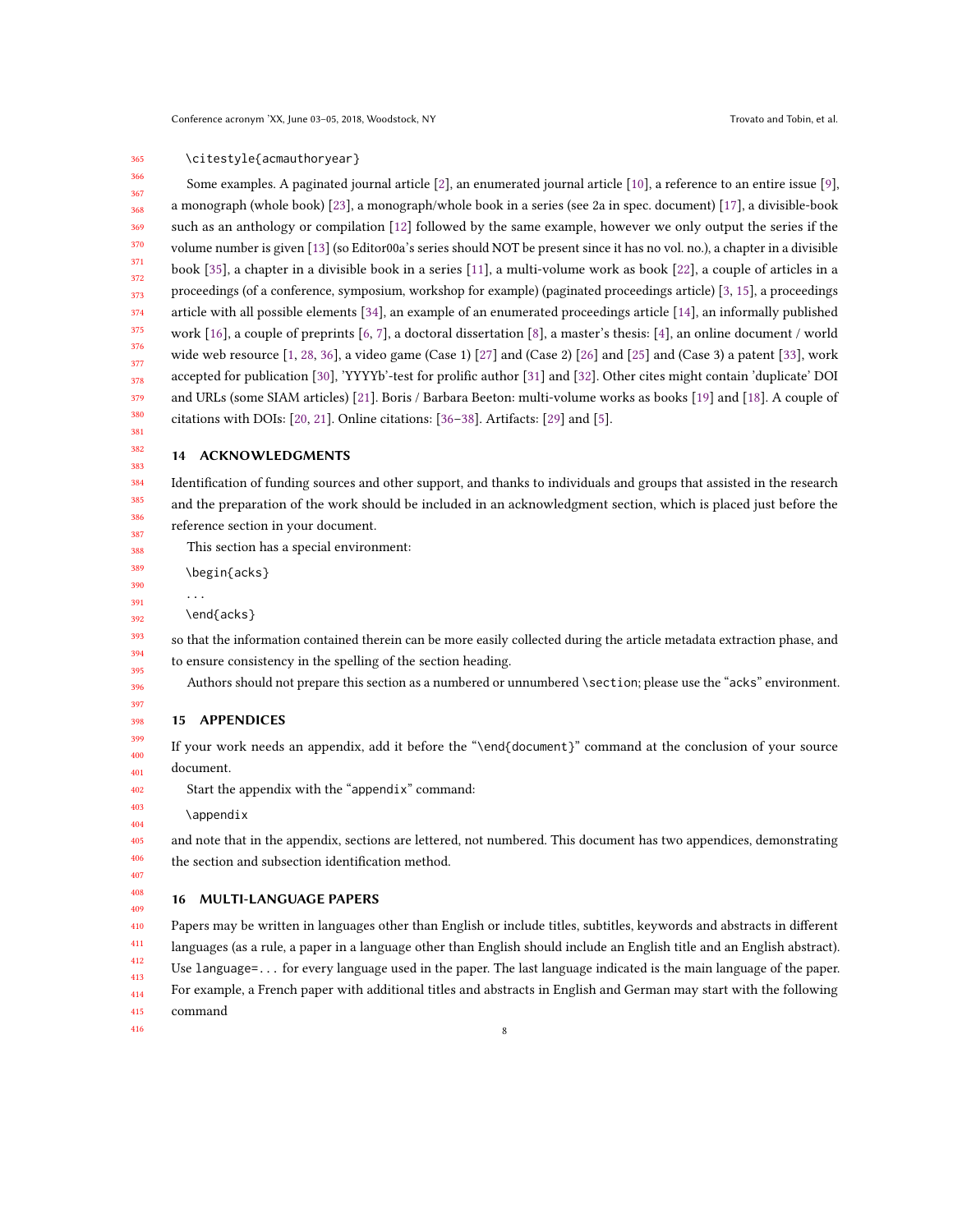417 418 \documentclass[sigconf, language=english, language=german, language=french]{acmart}

The title, subtitle, keywords and abstract will be typeset in the main language of the paper. The commands \translatedXXX, XXX begin title, subtitle and keywords, can be used to set these elements in the other languages. The environment translatedabstract is used to set the translation of the abstract. These commands and environment have a mandatory first argument: the language of the second argument. See sample-sigconf-i13n.tex file for examples of their usage.

## 17 SIGCHI EXTENDED ABSTRACTS

The "sigchi-a" template style (available only in LATEX and not in Word) produces a landscape-orientation formatted article, with a wide left margin. Three environments are available for use with the "sigchi-a" template style, and produce formatted output in the margin:

- sidebar: Place formatted text in the margin.
- marginfigure: Place a figure in the margin.
- margintable: Place a table in the margin.

## ACKNOWLEDGMENTS

To Robert, for the bagels and explaining CMYK and color spaces.

## REFERENCES

<span id="page-8-2"></span><span id="page-8-1"></span>458

- <span id="page-8-12"></span>[1] Rafal Ablamowicz and Bertfried Fauser. 2007. CLIFFORD: a Maple 11 Package for Clifford Algebra Computations, version 11. Retrieved February 28, 2008 from <http://math.tntech.edu/rafal/cliff11/index.html>
- <span id="page-8-0"></span>[2] Patricia S. Abril and Robert Plant. 2007. The patent holder's dilemma: Buy, sell, or troll? Commun. ACM 50, 1 (Jan. 2007), 36–44. [https:](https://doi.org/10.1145/1188913.1188915) [//doi.org/10.1145/1188913.1188915](https://doi.org/10.1145/1188913.1188915)
- <span id="page-8-6"></span>[3] Sten Andler. 1979. Predicate Path expressions. In Proceedings of the 6th. ACM SIGACT-SIGPLAN symposium on Principles of Programming Languages (POPL '79). ACM Press, New York, NY, 226–236. <https://doi.org/10.1145/567752.567774>
- <span id="page-8-13"></span><span id="page-8-11"></span>[4] David A. Anisi. 2003. Optimal Motion Control of a Ground Vehicle. Master's thesis. Royal Institute of Technology (KTH), Stockholm, Sweden.
- [5] Sam Anzaroot and Andrew McCallum. 2013. UMass Citation Field Extraction Dataset. Retrieved May 27, 2019 from [http://www.iesl.cs.umass.edu/](http://www.iesl.cs.umass.edu/data/data-umasscitationfield) [data/data-umasscitationfield](http://www.iesl.cs.umass.edu/data/data-umasscitationfield)
- <span id="page-8-8"></span>[6] Sam Anzaroot, Alexandre Passos, David Belanger, and Andrew McCallum. 2014. Learning Soft Linear Constraints with Application to Citation Field Extraction. arXiv[:1403.1349](https://arxiv.org/abs/1403.1349)
- <span id="page-8-10"></span><span id="page-8-9"></span>[7] Lutz Bornmann, K. Brad Wray, and Robin Haunschild. 2019. Citation concept analysis (CCA)—A new form of citation analysis revealing the usefulness of concepts for other researchers illustrated by two exemplary case studies including classic books by Thomas S. Kuhn and Karl R. Popper. arXiv[:1905.12410](https://arxiv.org/abs/1905.12410) [cs.DL]
- 456 457 [8] Kenneth L. Clarkson. 1985. Algorithms for Closest-Point Problems (Computational Geometry). Ph. D. Dissertation. Stanford University, Palo Alto, CA. UMI Order Number: AAT 8506171.
	- [9] Jacques Cohen (Ed.). 1996. Special issue: Digital Libraries. Commun. ACM 39, 11 (Nov. 1996).
- 459 460 [10] Sarah Cohen, Werner Nutt, and Yehoshua Sagic. 2007. Deciding equivalances among conjunctive aggregate queries. *J. ACM* 54, 2, Article 5 (April 2007), 50 pages. <https://doi.org/10.1145/1219092.1219093>
- <span id="page-8-5"></span>461 462 [11] Bruce P. Douglass, David Harel, and Mark B. Trakhtenbrot. 1998. Statecarts in use: structured analysis and object-orientation. In Lectures on Embedded Systems, Grzegorz Rozenberg and Frits W. Vaandrager (Eds.). Lecture Notes in Computer Science, Vol. 1494. Springer-Verlag, London, 368–394. [https://doi.org/10.1007/3-540-65193-4\\_29](https://doi.org/10.1007/3-540-65193-4_29)
- <span id="page-8-3"></span>463 464 [12] Ian Editor (Ed.). 2007. The title of book one (1st. ed.). The name of the series one, Vol. 9. University of Chicago Press, Chicago. [https://doi.org/10.1007/3-](https://doi.org/10.1007/3-540-09237-4) [540-09237-4](https://doi.org/10.1007/3-540-09237-4)
- <span id="page-8-7"></span><span id="page-8-4"></span>465 [13] Ian Editor (Ed.). 2008. The title of book two (2nd. ed.). University of Chicago Press, Chicago, Chapter 100. <https://doi.org/10.1007/3-540-09237-4>
- 466 467 [14] Matthew Van Gundy, Davide Balzarotti, and Giovanni Vigna. 2007. Catch me, if you can: Evading network signatures with web-based polymorphic worms. In Proceedings of the first USENIX workshop on Offensive Technologies (WOOT '07). USENIX Association, Berkley, CA, Article 7, 9 pages.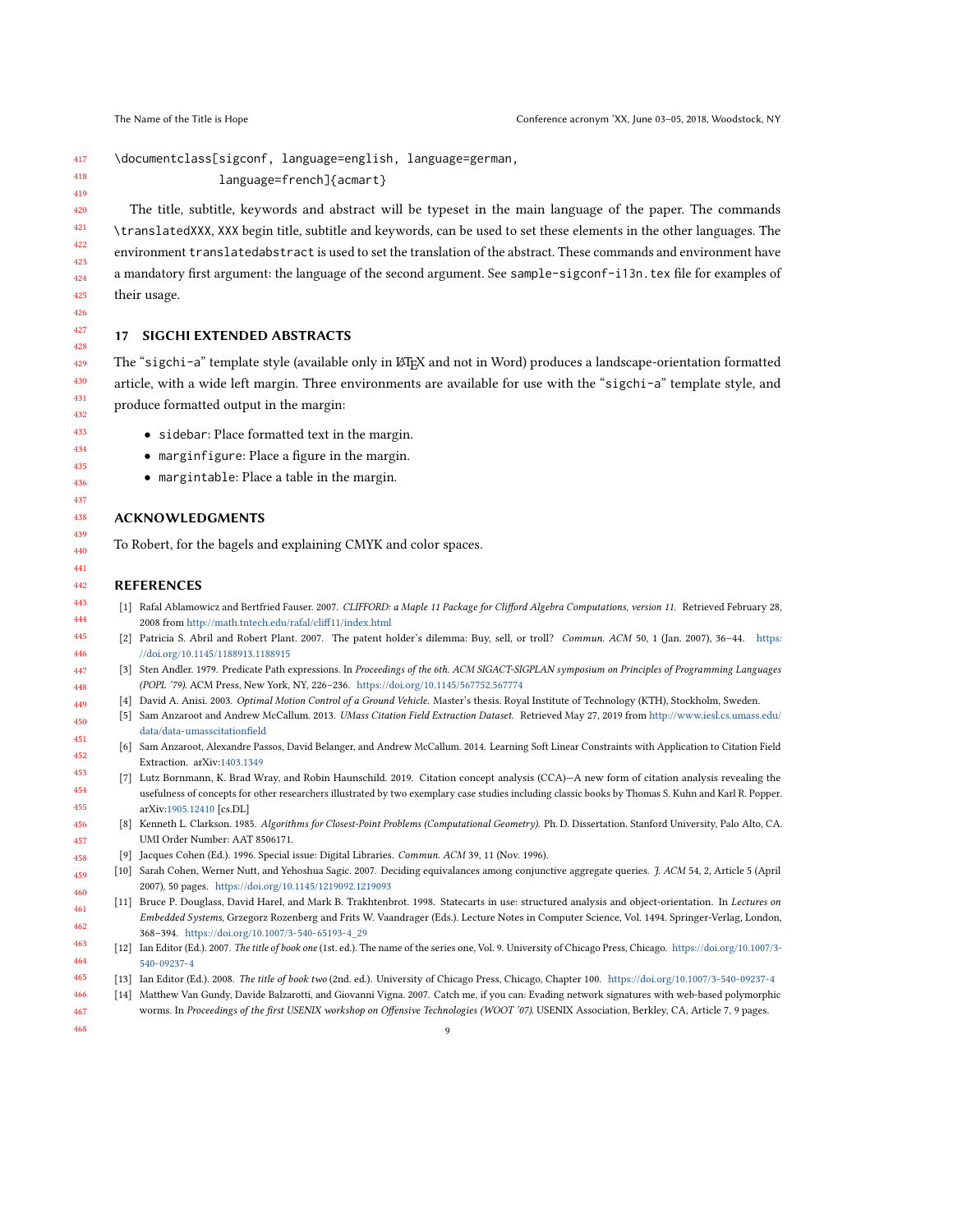- <span id="page-9-5"></span>469 470 [15] Torben Hagerup, Kurt Mehlhorn, and J. Ian Munro. 1993. Maintaining Discrete Probability Distributions Optimally. In Proceedings of the 20th International Colloquium on Automata, Languages and Programming (Lecture Notes in Computer Science, Vol. 700). Springer-Verlag, Berlin, 253–264.
- <span id="page-9-7"></span>471 472 [16] David Harel. 1978. LOGICS of Programs: AXIOMATICS and DESCRIPTIVE POWER. MIT Research Lab Technical Report TR-200. Massachusetts Institute of Technology, Cambridge, MA.
- <span id="page-9-2"></span>473 474 [17] David Harel. 1979. First-Order Dynamic Logic. Lecture Notes in Computer Science, Vol. 68. Springer-Verlag, New York, NY. [https://doi.org/10.1007/3-](https://doi.org/10.1007/3-540-09237-4) [540-09237-4](https://doi.org/10.1007/3-540-09237-4)
- <span id="page-9-19"></span>475 476 [18] Lars Hörmander. 1985. The analysis of linear partial differential operators. III. Grundlehren der Mathematischen Wissenschaften [Fundamental Principles of Mathematical Sciences], Vol. 275. Springer-Verlag, Berlin, Germany. viii+525 pages. Pseudodifferential operators.
- <span id="page-9-18"></span>477 [19] Lars Hörmander. 1985. The analysis of linear partial differential operators. IV. Grundlehren der Mathematischen Wissenschaften [Fundamental Principles of Mathematical Sciences], Vol. 275. Springer-Verlag, Berlin, Germany. vii+352 pages. Fourier integral operators.
- <span id="page-9-20"></span>478 479 [20] IEEE 2004. IEEE TCSC Executive Committee. In Proceedings of the IEEE International Conference on Web Services (ICWS '04). IEEE Computer Society, Washington, DC, USA, 21–22. <https://doi.org/10.1109/ICWS.2004.64>
- <span id="page-9-17"></span>480 481 [21] Markus Kirschmer and John Voight. 2010. Algorithmic Enumeration of Ideal Classes for Ouaternion Orders. SIAM 7. Comput. 39, 5 (Jan. 2010), 1714–1747. <https://doi.org/10.1137/080734467>
- <span id="page-9-4"></span>482 [22] Donald E. Knuth. 1997. The Art of Computer Programming, Vol. 1: Fundamental Algorithms (3rd. ed.). Addison Wesley Longman Publishing Co., Inc.
- <span id="page-9-1"></span><span id="page-9-0"></span>483 [23] David Kosiur. 2001. Understanding Policy-Based Networking (2nd. ed.). Wiley, New York, NY.
- <span id="page-9-12"></span>484 [24] Leslie Lamport. 1986. ETEX: A Document Preparation System. Addison-Wesley, Reading, MA.
- 485 486 [25] Newton Lee. 2005. Interview with Bill Kinder: January 13, 2005. Video. Comput. Entertain. 3, 1, Article 4 (Jan.-March 2005). [https://doi.org/10.1145/](https://doi.org/10.1145/1057270.1057278) [1057270.1057278](https://doi.org/10.1145/1057270.1057278)
- <span id="page-9-11"></span>487 [26] Dave Novak. 2003. Solder man. Video. In ACM SIGGRAPH 2003 Video Review on Animation theater Program: Part I - Vol. 145 (July 27–27, 2003). ACM Press, New York, NY, 4. <https://doi.org/99.9999/woot07-S422> <http://video.google.com/videoplay?docid=6528042696351994555>
- <span id="page-9-10"></span>488 [27] Barack Obama. 2008. A more perfect union. Video. Retrieved March 21, 2008 from <http://video.google.com/videoplay?docid=6528042696351994555>
- <span id="page-9-22"></span><span id="page-9-8"></span>489 [28] Poker-Edge.Com. 2006. Stats and Analysis. Retrieved June 7, 2006 from <http://www.poker-edge.com/stats.php>
- 490 491 [29] R Core Team. 2019. R: A Language and Environment for Statistical Computing. R Foundation for Statistical Computing, Vienna, Austria. [https:](https://www.R-project.org/) [//www.R-project.org/](https://www.R-project.org/)
- <span id="page-9-14"></span>492 [30] Bernard Rous. 2008. The Enabling of Digital Libraries. Digital Libraries 12, 3, Article 5 (July 2008). To appear.
- <span id="page-9-15"></span>493 494 [31] Mehdi Saeedi, Morteza Saheb Zamani, and Mehdi Sedighi. 2010. A library-based synthesis methodology for reversible logic. Microelectron. J. 41, 4 (April 2010), 185–194.
- <span id="page-9-16"></span>495 496 [32] Mehdi Saeedi, Morteza Saheb Zamani, Mehdi Sedighi, and Zahra Sasanian. 2010. Synthesis of Reversible Circuit Using Cycle-Based Approach. J. Emerg. Technol. Comput. Syst. 6, 4 (Dec. 2010).
	- [33] Joseph Scientist. 2009. The fountain of youth. Patent No. 12345, Filed July 1st., 2008, Issued Aug. 9th., 2009.
- 498 [34] Stan W. Smith. 2010. An experiment in bibliographic mark-up: Parsing metadata for XML export. In Proceedings of the 3rd. annual workshop on Librarians and Computers (LAC '10, Vol. 3), Reginald N. Smythe and Alexander Noble (Eds.). Paparazzi Press, Milan Italy, 422–431. [https:](https://doi.org/99.9999/woot07-S422) [//doi.org/99.9999/woot07-S422](https://doi.org/99.9999/woot07-S422)
- <span id="page-9-3"></span>500 501 [35] Asad Z. Spector. 1990. Achieving application requirements. In Distributed Systems (2nd. ed.), Sape Mullender (Ed.). ACM Press, New York, NY, 19–33. <https://doi.org/10.1145/90417.90738>
- <span id="page-9-9"></span>502 [36] Harry Thornburg. 2001. Introduction to Bayesian Statistics. Retrieved March 2, 2005 from <http://ccrma.stanford.edu/~jos/bayes/bayes.html>
- 503 [37] TUG 2017. Institutional members of the TEX Users Group. Retrieved May 27, 2017 from <http://wwtug.org/instmem.html>
- <span id="page-9-21"></span>504 [38] Boris Veytsman. 2017. acmart—Class for typesetting publications of ACM. Retrieved May 27, 2017 from <http://www.ctan.org/pkg/acmart>

505 506

507 508 509

<span id="page-9-13"></span><span id="page-9-6"></span>497

499

## A RESEARCH METHODS

## A.1 Part One

510 511 512 Lorem ipsum dolor sit amet, consectetur adipiscing elit. Morbi malesuada, quam in pulvinar varius, metus nunc fermentum urna, id sollicitudin purus odio sit amet enim. Aliquam ullamcorper eu ipsum vel mollis. Curabitur quis dictum nisl. Phasellus vel semper risus, et lacinia dolor. Integer ultricies commodo sem nec semper.

513 514 515

## A.2 Part Two

516 517 518 519 Etiam commodo feugiat nisl pulvinar pellentesque. Etiam auctor sodales ligula, non varius nibh pulvinar semper. Suspendisse nec lectus non ipsum convallis congue hendrerit vitae sapien. Donec at laoreet eros. Vivamus non purus placerat, scelerisque diam eu, cursus ante. Etiam aliquam tortor auctor efficitur mattis.